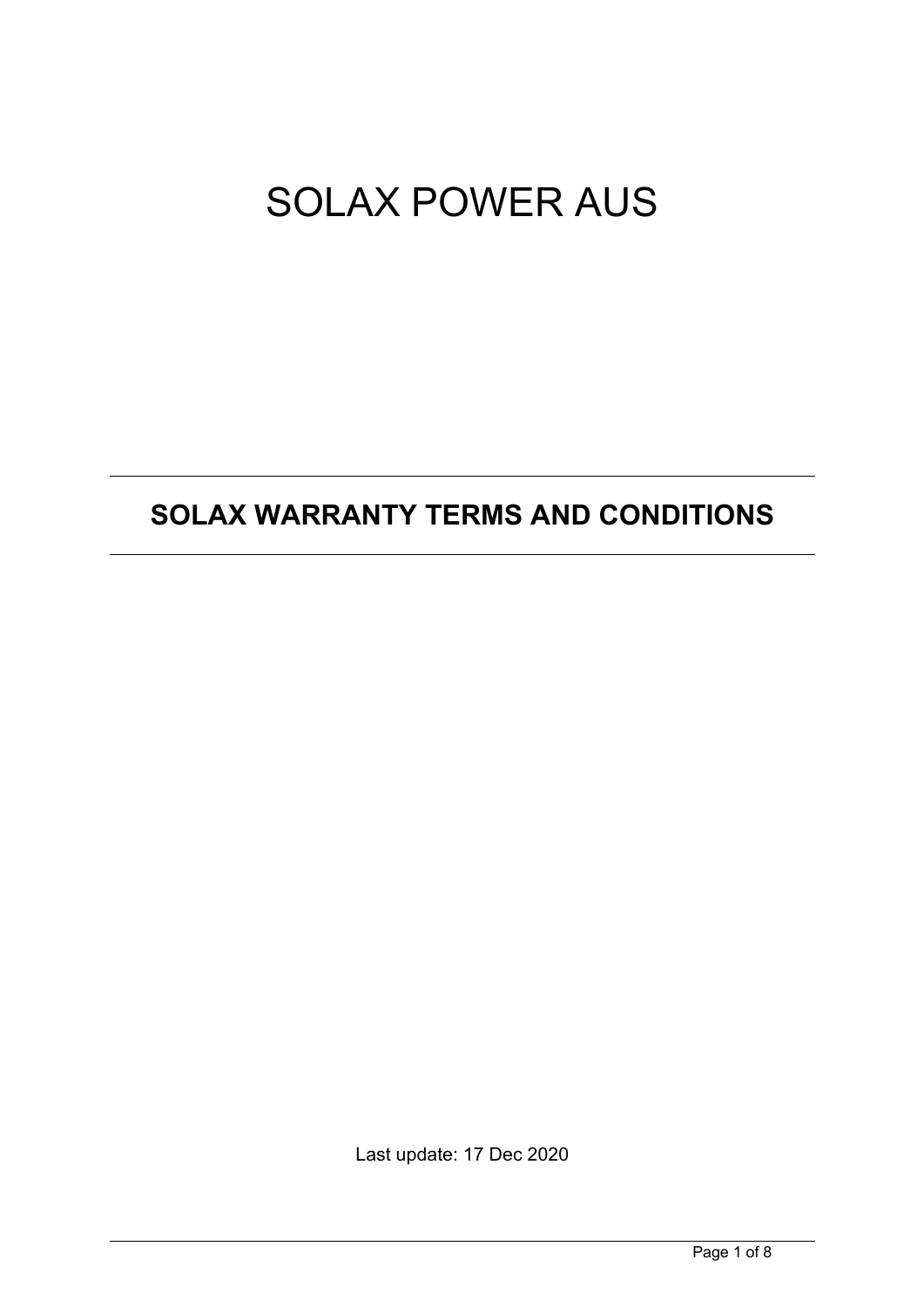These warranty terms and conditions apply to the original installation of Solax Power products in Australia. The warranty holder is the first and original owner of the installed Solax goods/products and is not transferrable.

This warranty governs the repair and replacement of SolaX Power inverters ("**inverters**").\* Consumers wishing to make a claim under this Warranty Policy must abide by the procedures and requirements set forth herein. SolaX Power Co Ltd ("**Solax**") may, in its sole discretion, reject the repair or replacement of any inverter not returned in accordance with the terms and conditions.

This warranty applies exclusively for goods purchased and installed in Australia and New Zealand.

# **1. Warranty Scope**

- (a) Consumers are entitled:
	- (i) Contact the Solax official distributors/installers for warranty claims;
	- (ii) to a replacement of the goods for a major failure at Solax's cost;
	- (iii) to have the goods repaired or replaced if the products fail to be of acceptable quality and the failure does not amount to major failure at Solax's cost; and
	- (iv) Solax covering the costs of servicing (labour) associated with the warranty claim and alleged faulty good.
- (b) The warranty includes the cost of work and material necessary to regain faultless functioning goods. All other costs, particularly transports, travel- and accommodation cost of Solax personnel as well as customer's own costs are not included in the warranty. Furthermore, claims for compensation for direct or indirect damages arising from the defective inverter are not covered by the warranty.

# **2. Warranty period**

- (a) The standard warranty period for goods is at least 5 years. \*\*
- (b) The warranty period commences from the date on which the goods are commissioned by the installer or customer's agent.
	- (i) For non-registered goods, the warranty effective after the date of invoice commencing, 6 months after the production date or starting from the day of the successful completion of the commissioning, whichever comes earlier
- (c) An extended warranty period of an additional 180 months is available for purchase up to 36 months from the commissioning date of the goods.
- (d) Repair and replacement services apply only to goods within their warranty period or extended warranty period, as applicable.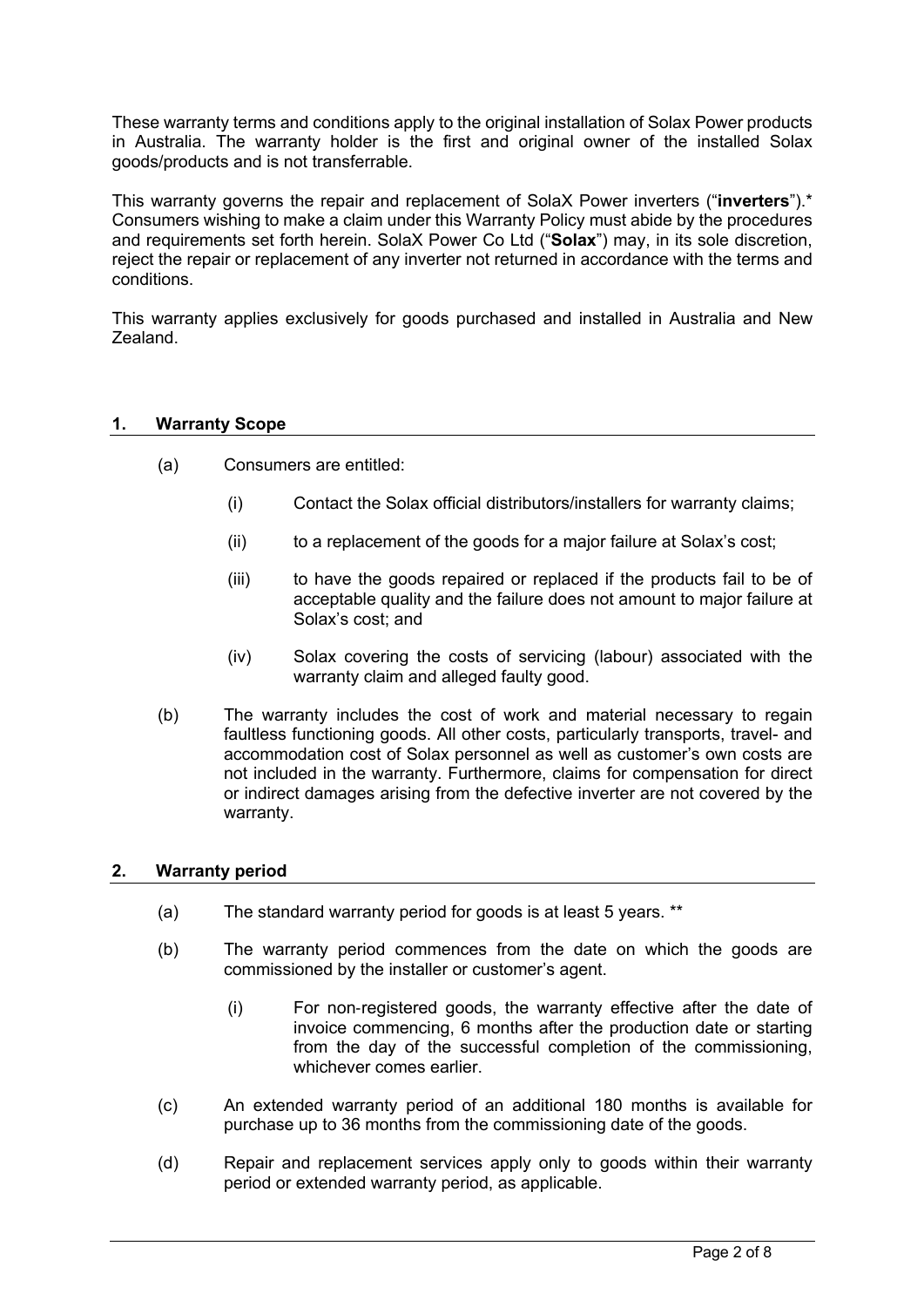# **3. Considerations when making a warranty claim**

Consumers should contact their installer without delay. Solax will not cover the power lost cost due to customers' delay. Can I This will expedite the resolution of the claim. The Installer will get in touch with Solax regarding the warrant process. If preferable, the Consumer may also deal with the warranty claim directly with Solax.The procedure in the event of a warranty claim must be agreed with Solax. This is the only way of ensuring that the warranty services remain free of charge for the claimant.

It is the responsibility of the Consumer to substantiate the warranty claim and show that the conditions are met. In particular, details referred to below at clause 4(e) as well as proof of payment of the warranty extension fee (if applicable), must be presented. The purchase price must have been paid to Solax in full in order for the warranty service to be provided.

# **4. Warranty Registration**

- (a) All goods are required to be registered in order to be qualified for a warranty claim.
- (b) All suppliers/installers must provide any private end-user with the relevant warranty registration certificate.
- (c) The private end-user (or the installer on behalf of their customer) register the warranty at the relevant address on the Solax website (as specified on the registration certificate) when a full warranty certificate is issued.
- (d) Warranties must be registered no more than six weeks from the date of commissioning. Any attempt to register the warranty beyond the six-week registration period (without written consent from SolaX) will invalidate any warranty claims. SolaX may request to see documented evidence where they suspect that a warranty was registered more than six weeks following the commissioning date.
- (e) In order to be registered, the following information are required:
	- (i) The model of the goods;
	- (ii) The serial number of the goods;
	- (iii) Installation date:
	- (iv) Customer name;
	- (v) Installation area post code;
	- (vi) Full installation address; and
	- (vii) Name of installation company.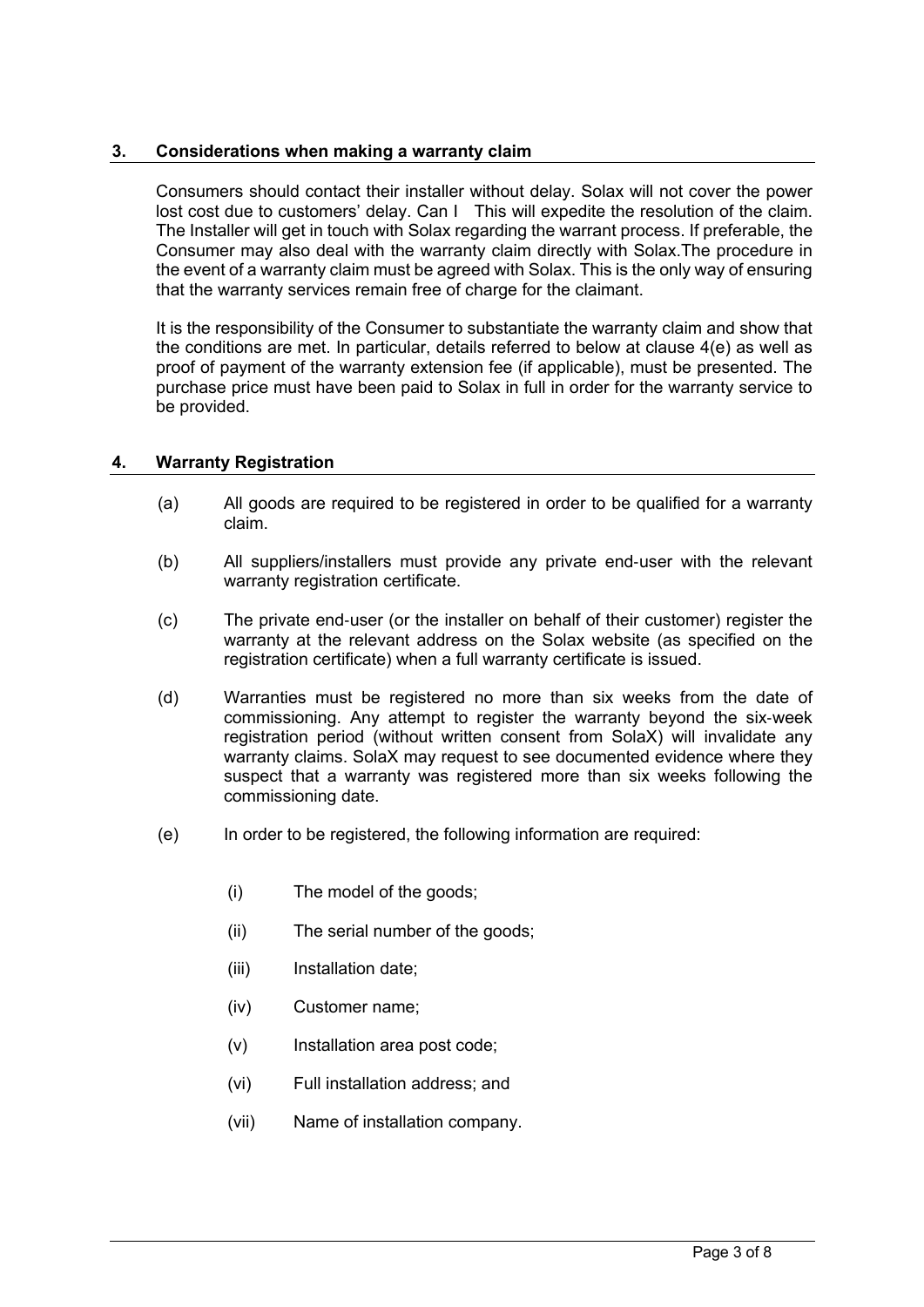- (f) For extended warranties, a unique identifier found on the extended warranty certificate must be provided in addition to the required information in clause 4(e).
- (g) Upon receipt of registration request and satisfaction of the requirements in this clause, SolaX will issue a full warranty certificate to the consumers by email.

# **5. Warranty Claim**

- (a) Subject to the terms and conditions of this warranty, any goods qualifying for replacement within the warranty period will be replaced with a new or refurbished product.
- (b) For a replacement to be effected under this agreement, the following information and documents must be provided to SolaX upon request:
	- (i) The model of the goods;
	- (ii) The serial number of the goods;
	- (iii) Failure code;
	- (iv) Failure details (including AC/DC reading);
	- (v) Copy of original purchase invoice;
	- (vi) Valid warranty certificate;
	- (vii) Detailed information about the entire systems (eg. System schematic); and
	- (viii) Any documents of previous claims, repairs or replacement (if applicable).
- (c) Consumers and/or installers must contact the SolaX Power Service Center to make a request to replace the goods under the warranty. The contact details are as follows:
	- (i) Email: service@solaxpower.com.au
	- (ii) Telephone: 1300 476 529
	- (iii) Office Opening hours: Monday to Friday, 9:00am to 5:00pm
	- (iv) Service phone centre: Monday to Friday, 8:00am to 5:00pm, Saturday to Sunday 9:00am to 5:00pm
- (d) In the event that information provided by the Consumers are inadequate, SolaX reserves the right to reject their requests for replacing the goods.
- (e) Manufacturer contact details:
	- (i) Name: Solax Power Service Manager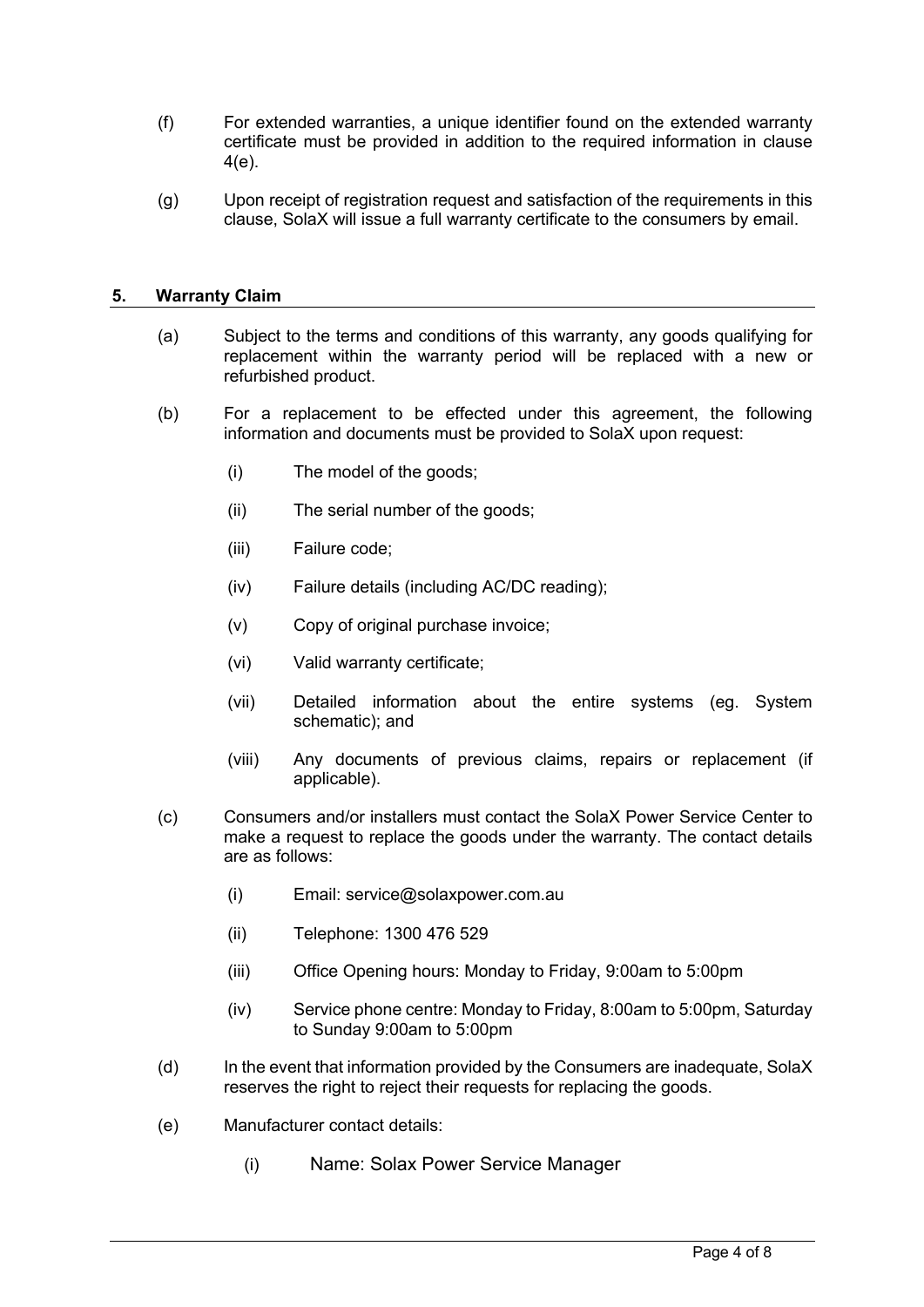- (ii) Number: +86 0571-56260011
- (iii) Address: Room 506, West Area, Building A, Zhejiang University Science and Technology Park, No. 525, Xixi Rd, Hangzhou, Zhejiang, China, 310007
- (iv) Website: www.solaxpower.com

#### **6. Procedures after submitting a warranty claim**

#### **SolaX's responsibilities**

- (a) Upon receipt of a warranty claim and satisfaction of the requirements in clause 4, Solax will attempt to solve the issues with the consumer's assistance.
- (b) If the issue persists after attempts to solve it with the consumer's assistance, SolaX will provide a case number to the consumer. This number shall be used in reference for all communications regarding the claim.
- (c) After the consumer receives the case number, the installer should determine the goods to be faulty, the installer must provide the required information specified at clause 5(b) to Solax or to the Consumer for provision to Solax. Solax will then dispatch the replacement goods within three (3) working days to the consumer's nominated address or the installer's address.
- (d) Within ten (10) working days of the receipt of the replaced goods, the Consumer/Installer must return the alleged faulty goods in the same packaging material as the replacement goods to SolaX. Solax will supply all labels, documentation and freight details for the return of the alleged faulty goods at Solax cost.
- (e) The replacement goods will assume the remaining warranty period for the original purchased goods.

#### **Installer's responsibilities**

- (a) A qualified installer must be available for the replacement of the faulty goods and re-commissioning.
- (b) In the event of an equipment failure or fault, it is the responsibility of the installer to work directly with the SolaX Power Service Center through telephone support or direct PC links in order to limit the replacement of non-faulty equipment.
- (c) In order to qualify for further compensation and a replacement unit, the installer must first contact the SolaX Power Service Center and fulfill the installer's responsibilities under this agreement.
- (d) If the goods are deemed to be faulty and eligible for a warranty claim, the installer must provide the required information in clause 7 to SolaX and create a case number for the faulty goods.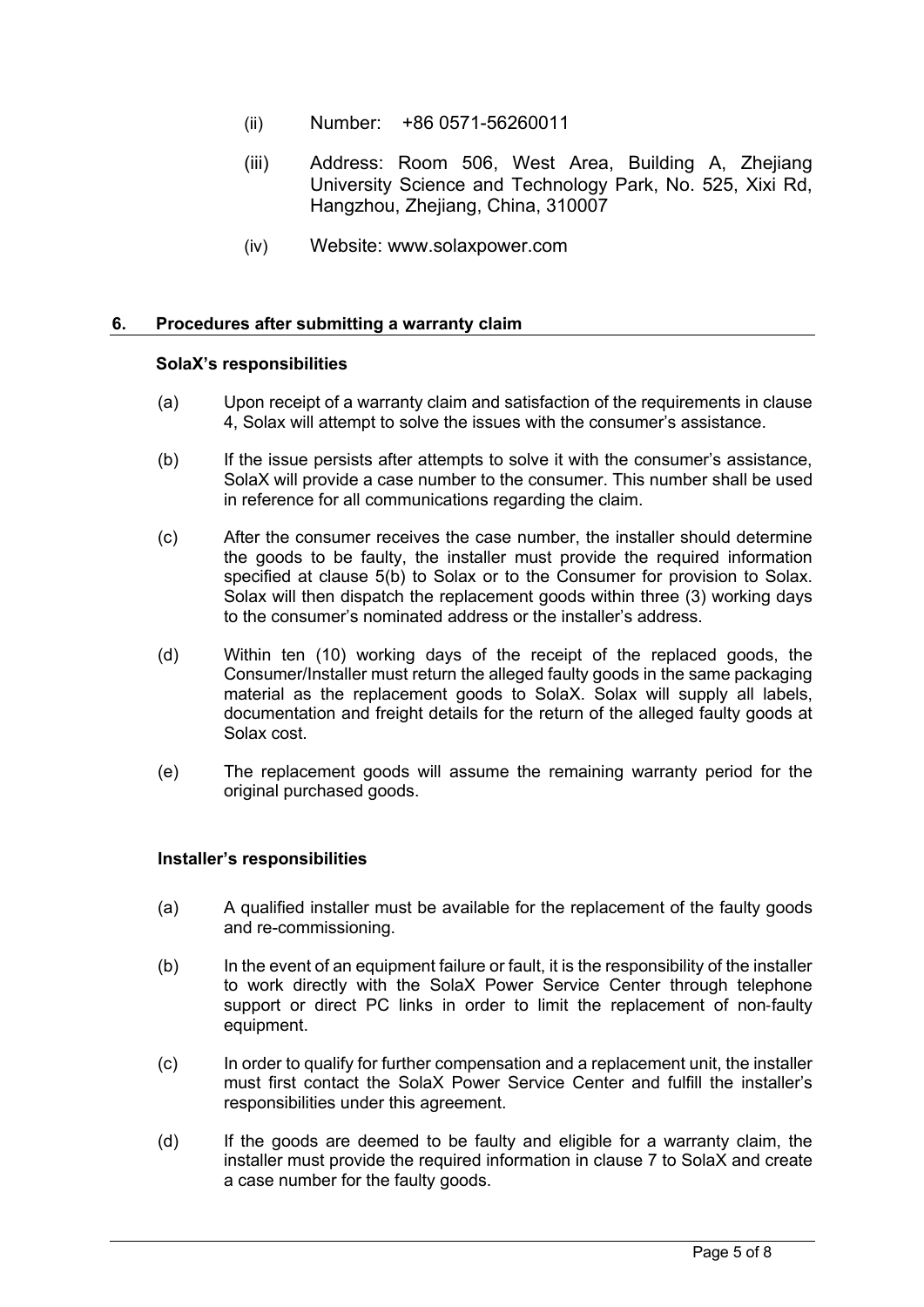- (e) Upon receipt of the replaced goods, the installer will install the replaced goods.
- (f) Within ten (10) working days of the receipt of the replaced goods, the installer must return the alleged faulty goods in the same packaging material as the replaced goods to SolaX. SolaX will cover the costs of collection and shipping of returning the faulty goods.
- (g) If the installer fails to comply with clause (f), the installer will be liable for the costs of collection and shipping of returning the faulty goods.
- (h) All the faulty goods must be sent to:

Solax Power Aus Pty Ltd, 12 – 18 Lascelles St, Springvale VIC 3171

# **7. Compensation for installers**

- (a) If faulty equipment is repaired and/or replaced by an installer within the warranty period and it is found to be eligible for a warranty claim, SolaX will make a lump sum payment to the installer of AUD 150.00 as compensation (payable for each site).
- (b) During inspection by SolaX, if the alleged faulty goods is found by SolaX to be ineligible for a warranty claim, the compensation payment will not be made and the installer may be charged for the repair of the goods as noted in clause 8.
- (c) In order to receive compensation from SolaX, the installer must provide the following to SolaX:
	- (i) Proof of a valid warranty of the goods;
	- (ii) A correctly issued and fully completed invoice (as provided by SolaX with the replaced goods); and
	- (iii) A valid case number for the faulty goods;
- (d) The claim for compensation must be made no more than 3 months from date that the case number was issued. Claims made beyond this 3-month period will be invalid.
- (e) The installer must ensure the return of the faulty goods prior to receiving compensation from SolaX.

#### **8. Inspection Charge**

If alleged faulty goods are found to be not defective and not eligible for replacement under warranty, SolaX reserves the right to charge the installer on a flat rate basis for each goods of AUD 150.00, plus shipping and packaging costs.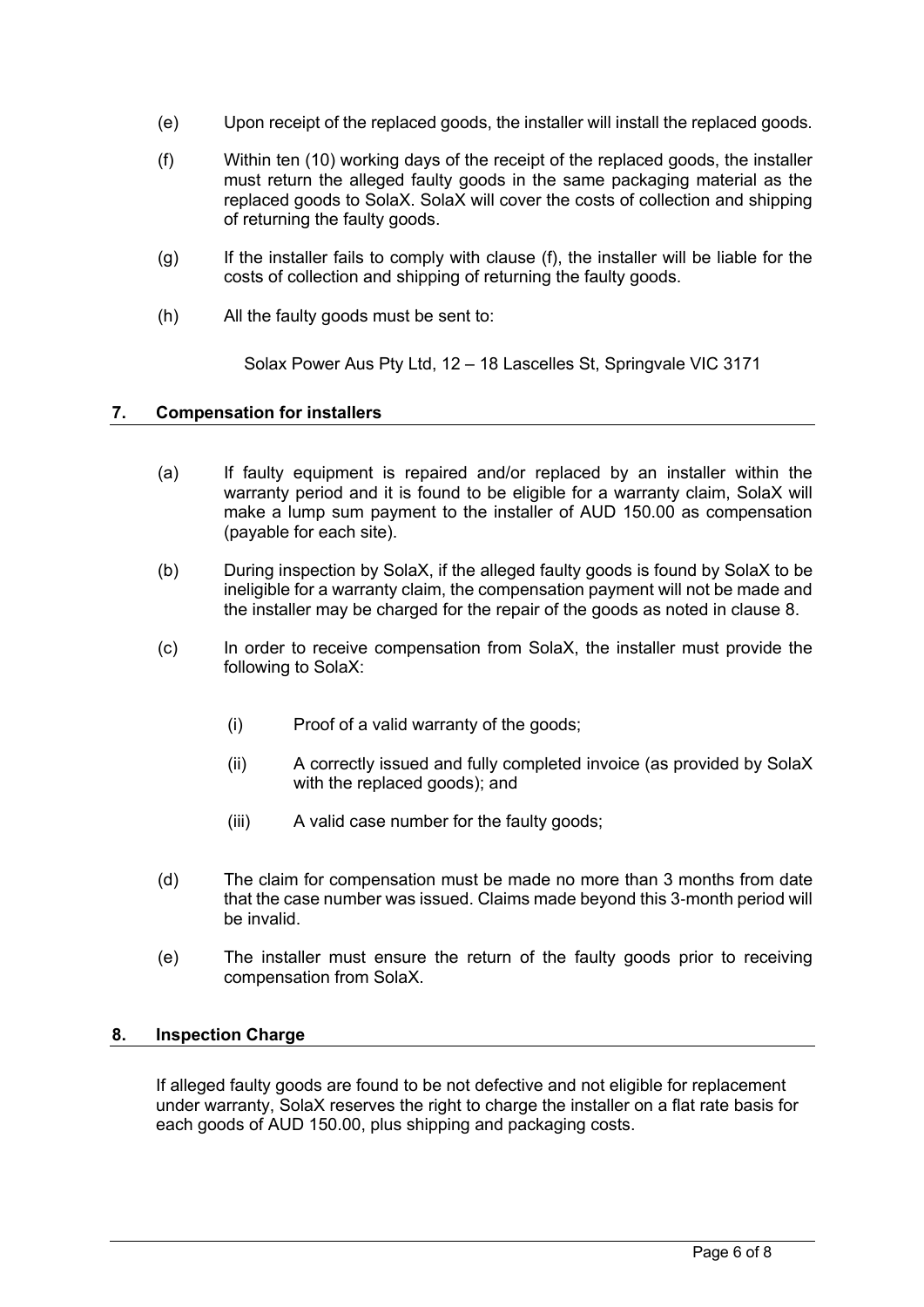# **9. Exclusions from Warranty**

In the event of any of the below, no warranty claims will be acknowledged or accepted.

- (a) Force majeure events including but not limited to storm damage, lightning strike, overvoltage, fire, thunderstorm and flooding;
- (b) Improper or noncompliant use;
- (c) Improper installation, commissioning, start up or operation (contrary to the guidance detailed in the installation manual supplied with each product);
- (d) Inadequate ventilation and circulation resulting in minimized cooling and natural air flow;
- (e) Installation in a corrosive environment;
- (f) Damage during transportation;
- (g) Unauthorized repair attempts;
- (h) Product obtained second hand through unlicensed sales channels;
- (i) Failure to adequately maintain the equipment; and
- (j) Failure to register the warranty as required under this policy.

In the event that the inverter display (a standard feature on certain SolaX products) ceases to function, but where the inverter is otherwise operating normally, SolaX may not issue a replacement product where the display/programming features available on the display can be viewed/set on external devices using software supplied by SolaX.

#### **10. Other legal information for Australian Consumers**

- (a) The benefits to the consumer given by this warranty are in addition to other rights and remedies of the consumer that are stipulated by law, and which are not affected by this warranty.
- (b) Our goods come with guarantees that cannot be excluded under the Australian Consumer Law. You are entitled to a replacement or refund for a major failure and for compensation for any other reasonably foreseeable loss or damage. You are also entitled to have the goods repaired or replaced if the goods fail to be of acceptable quality and the failure does not amount to a major failure.